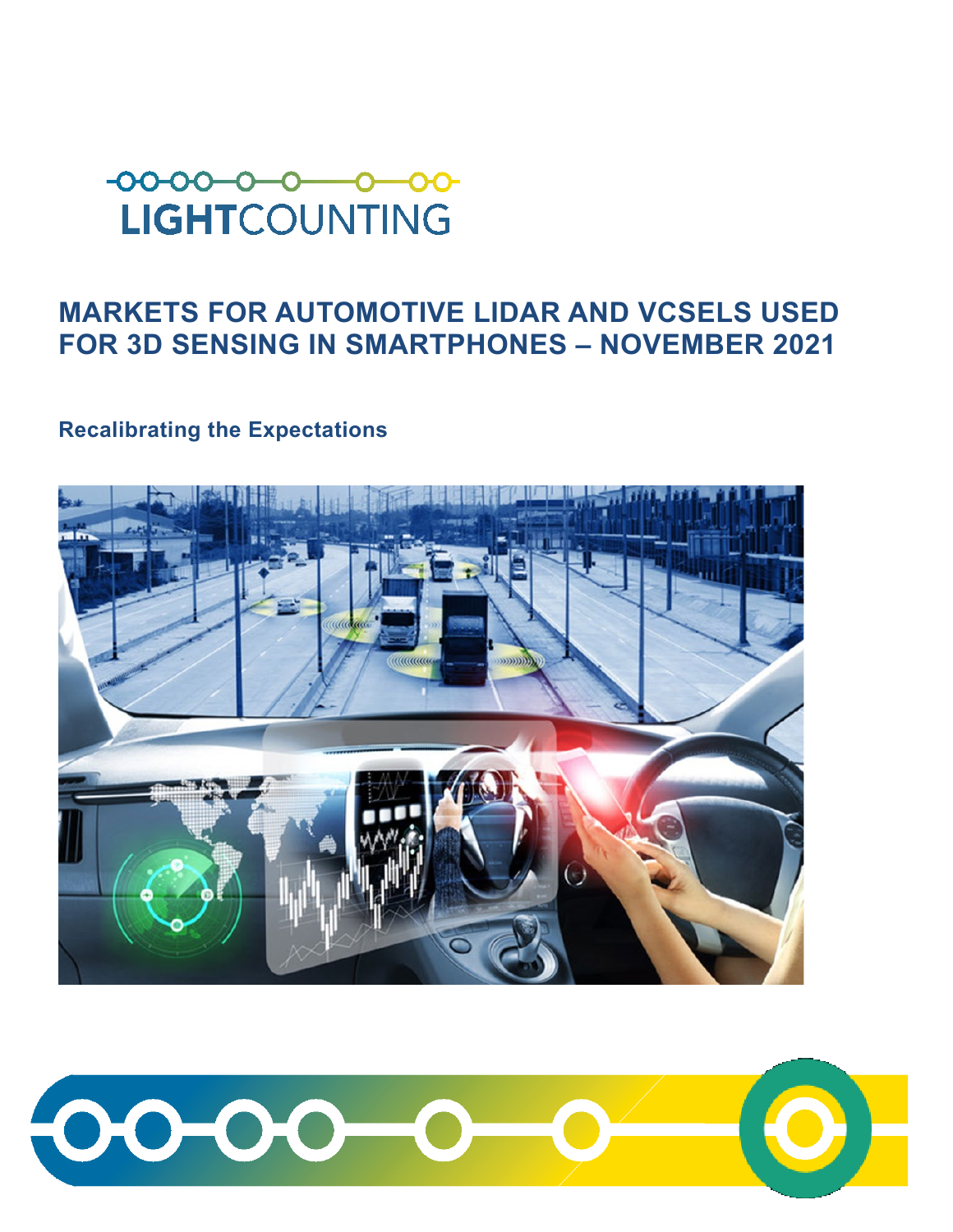

## **Table of Contents**

<span id="page-1-0"></span>

| THREE TYPES OF 3D SENSORS FOR SMARTPHONES | 43 |
|-------------------------------------------|----|
|                                           |    |
|                                           |    |
|                                           |    |
|                                           |    |
|                                           |    |
|                                           |    |
|                                           |    |
|                                           |    |
|                                           |    |
|                                           |    |
|                                           |    |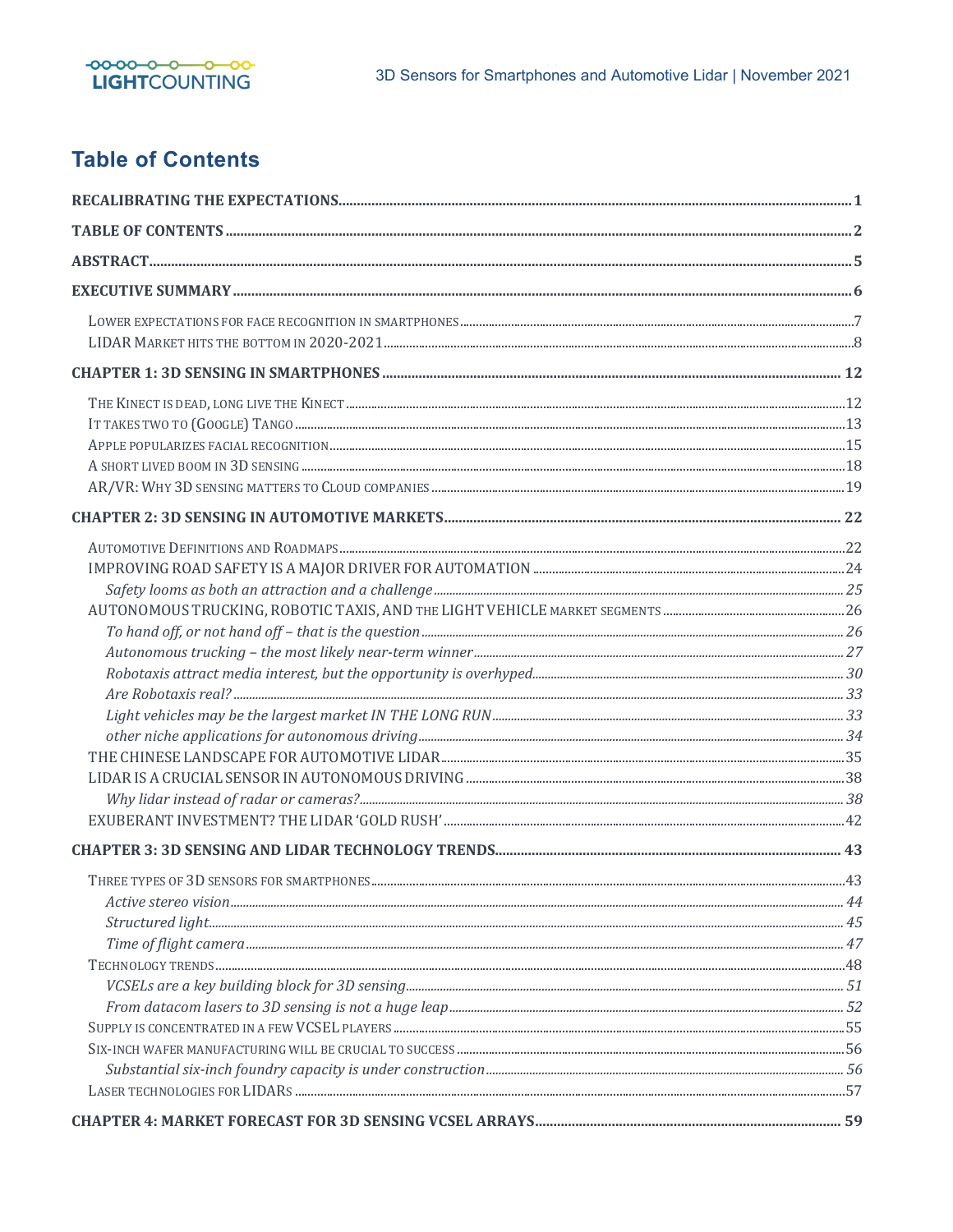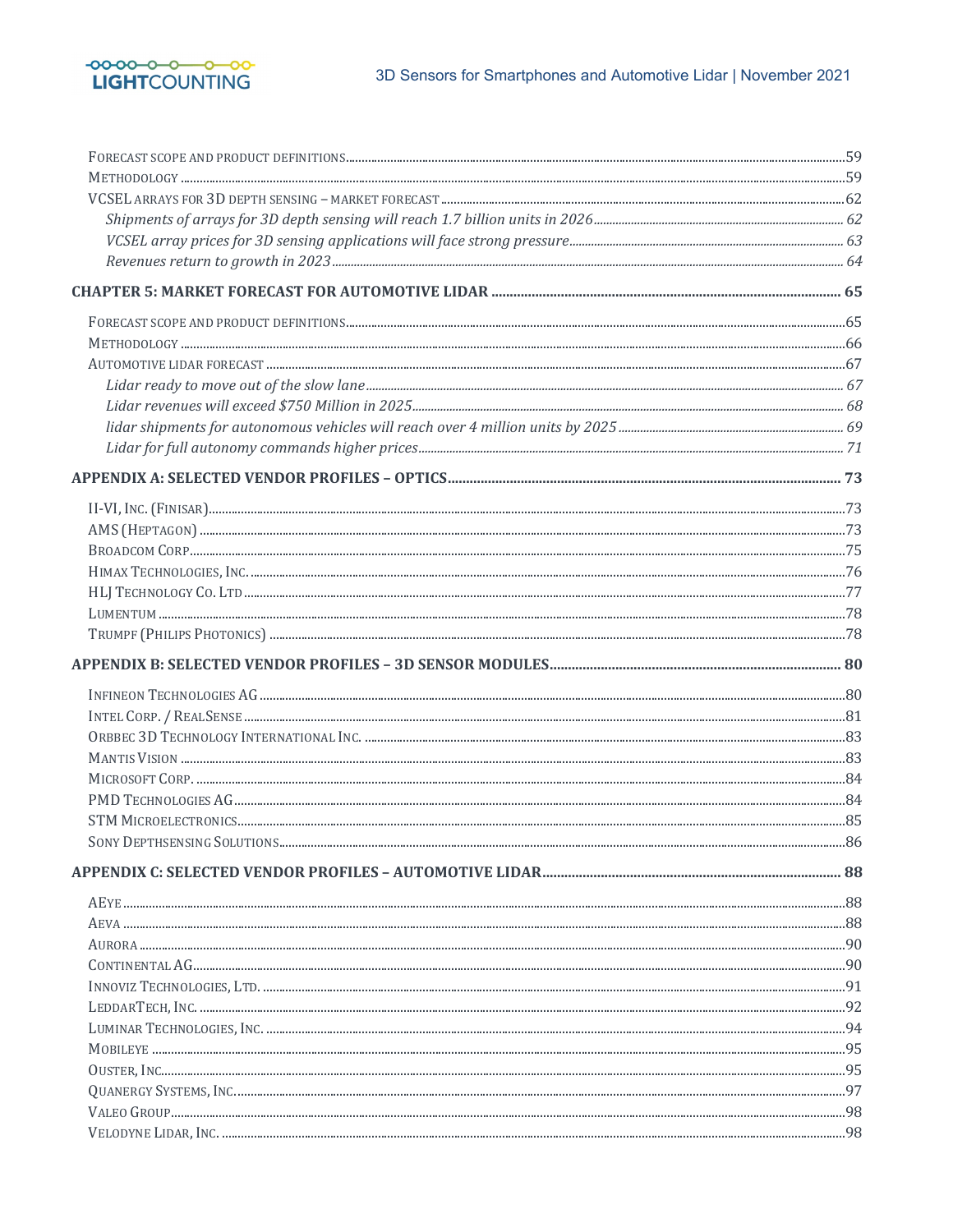

| $\textsc{SINOSEMIC} \label{SINOSEMIC}$ |  |
|----------------------------------------|--|
|                                        |  |
|                                        |  |
|                                        |  |
|                                        |  |
|                                        |  |
|                                        |  |
|                                        |  |
|                                        |  |
|                                        |  |
|                                        |  |
|                                        |  |
|                                        |  |
|                                        |  |
|                                        |  |
|                                        |  |
|                                        |  |
|                                        |  |